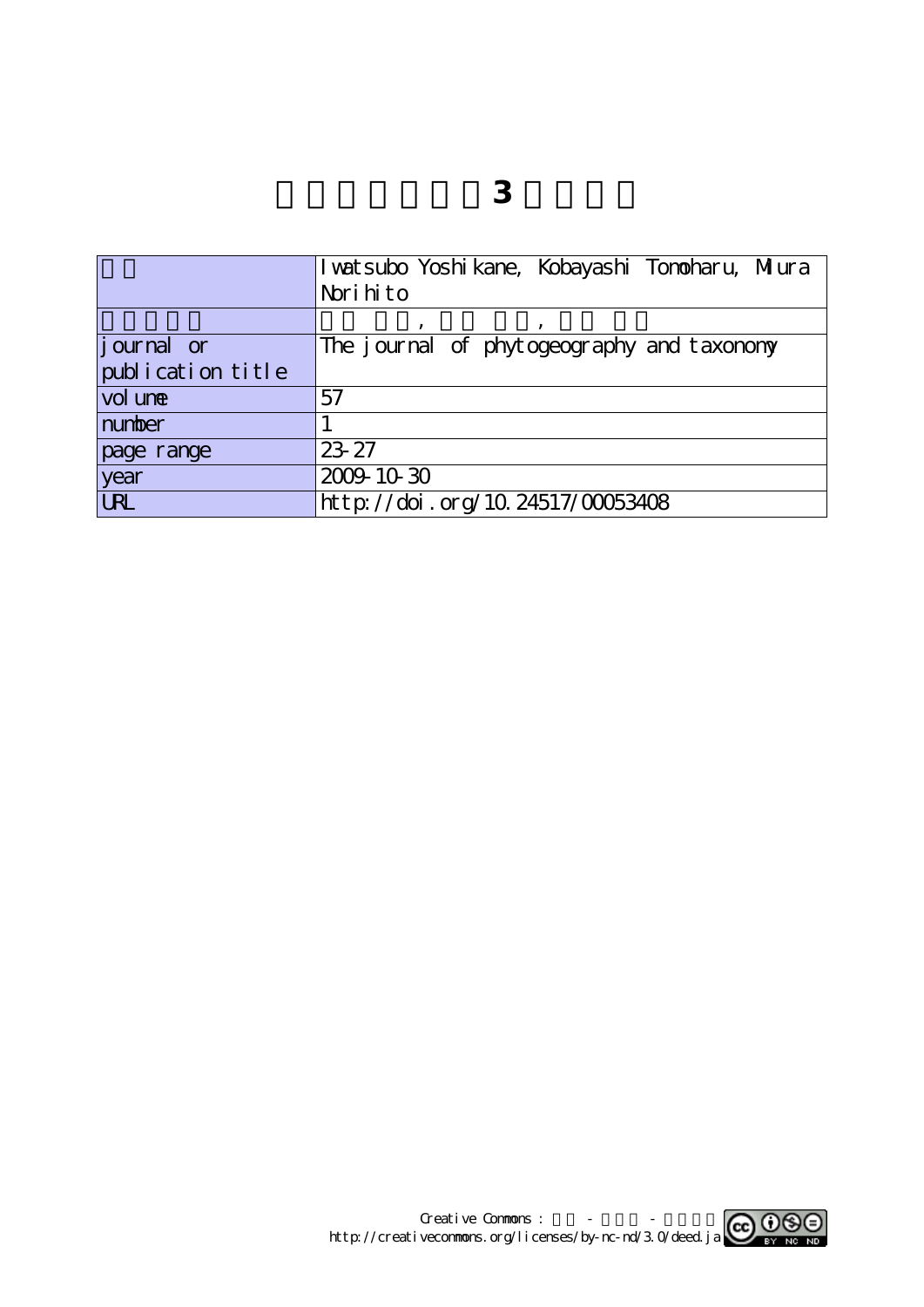Yoshikane Iwatsubo<sup>1</sup>, Tomoharu Kobayashi<sup>1,2</sup> and Norihito Miura<sup>3</sup>: **Karyotypes of three species of** *Artemisia* **(Asteraceae) in Japan 岩坪美兼**<sup>1</sup> **・小林知春**1,2**・三浦憲人**<sup>3</sup> **:日本産ヨモギ属** 3 **種の核型**

The genus *Artemisia* L.**(**Asteraceae**)**occurring mainly in the temperate area of northern hemisphere, is comprised of about 350 species worldwide**(**Mabberley 2008**),**with 30 species native to Japan**(**Koyama 1995**)**. This genus is known to show variations in chromosomal number with 2n=14, 16, 18, 25, 27, 34, 36, 45, 51, 52, 53, 54, ca.72 and 78**(**Fedorov 1969**),**and to be a polybasic genus of x=8, 9, 17 and 26.

ton and Wylie 1955 ; Arano 1962 ; Kawatani and Ohno 1964**)**. The study of karyotypes in this genus provides insight into the karyotypic evolution that accompanies diversification of basic chromosome numbers. This paper is the first report of our karyotypic descriptions of this genus and deals with the following three diploid *Artemisia* species : *A*. *monophylla* Kitam., *A*. *sinanensis* Y. Yabe and *A*. *stelleriana* Besser.

Among these, multiples of 8 and 9 are considered to serve as primary basic chromosome numbers while multiples of 17 and 26 serve as the secondary basic chromosome numbers by polyploidy origin**(**Darling-

#### **Materials and methods**

The plants used in this study include : three specimens of *A*. *monophylla* collected at Shiraki-mine, Toyama City, Toyama Prefecture ; three specimens of *A*. *sinanensis* collected along a pathway from Ichinokoshi to Higashi-ichinokoshi, Mt. Tateyama, Tateyama-machi, Toyama Prefecture ; nine specimens of *A*. *stelleriana* collected from two sites in Utabetsu**(**five plants**)**and the Erimo Cape**(**four plants**),**at the coast of Erimo-cho, Horoizumi-gun, Hokkaido.

Karyotypic analysis of cell nuclei from the plant root tips was performed. Actively growing root tips collected from plants grown in clay pots were pretreated in a 2 mM 8-hydroxyquinoline solution at room temperature**(**ca. 25**℃)**for 1 h, and then kept at ca. 6**℃** for 15 h. Root tips were fixed in a 1 : 3 acetic acid and ethyl alcohol mixture for 15 min, macerated in 1 N hydrochloric acid at 60**℃** for 6 min, and then washed in tap water. They were stained in 1.5% lacto-propionic orcein. Standard squash technique was applied for the examination of their karyotypes. A cell with fully-spread metaphase chromosomes was selected from each plant, and its chromosomal form was expressed according to the nomenclature of Levan et al.**(**1964**)**.

### **Results and discussion**

Descriptions of the somatic chromosome complements of *A*. *monophylla*, *A*. *sinanensis* and *A*. *stelleriana* are as follows :



Fig.1. Karyotypes of three species of *Artemisia* in Japan. A : *A*. *monophylla***(**2n=18**)**. B: *A*. *sinanensis***(**2n=18**)**. C : *A*. *stelleriana***(**2n=18**)**. Arrows indicate satellite chromosomes. Bar represents 5 μm.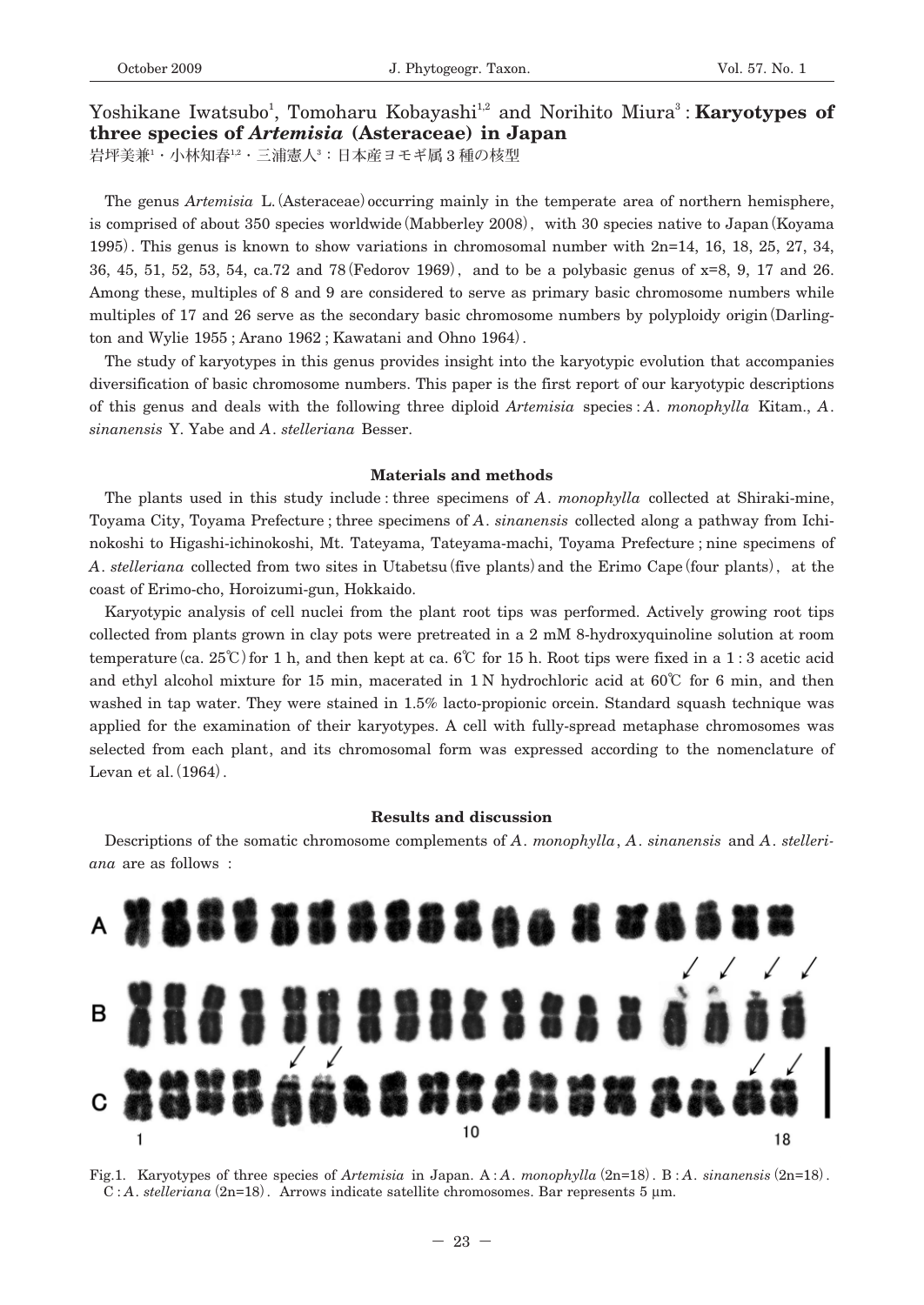# $(1)$  *A*. *monophylla*  $(Fig. 1 A)$

This plant is an endemic alpine perennial herb from Honshu, Japan**(**Koyama 1995**)**. All three specimens examined had a somatic chromosome count of 18 in agreement with previous reports of this species**(**Suzuka 1950, 1952 ; Masumori 1961 ; Arano 1962, 1968**)**. Karyotype was examined in one specimen. Somatic metaphase chromosomes ranged from 2.1 to 3.3 μm in length and 1.0 to 4.0 in arm ratio**(**Table 1**),**and were divided into 3 groups : 14 metacentric**(**M**+**m**)**chromosomes, 2 submetacentric**(**sm**)**chromosomes, and 2 subtelocentric (st) chromosomes. This somatic chromosome complement is formulated as 2n  $=18=14$  (M + m) + 2 sm + 2 st.

| No.            | $Length(\mu m)$ | $Total(\mu m)$ | Arm ratio | Form        |
|----------------|-----------------|----------------|-----------|-------------|
| 1              | $1.4 + 1.9$     | 3.3            | 1.4       | m           |
| $\overline{2}$ | $1.3 + 1.9$     | $3.2\,$        | $1.5\,$   | m           |
| 3              | $1.5 + 1.5$     | 3.0            | $1.0\,$   | М           |
| $\overline{4}$ | $1.4 + 1.5$     | 2.9            | 1.1       | m           |
| $\overline{5}$ | $1.1 + 1.8$     | 2.9            | $1.6\,$   | m           |
| 6              | $1.2 + 1.6$     | 2.8            | $1.3\,$   | m           |
| 7              | $1.2 + 1.5$     | 2.7            | 1.3       | m           |
| 8              | $1.3 + 1.4$     | 2.7            | 1.1       | m           |
| 9              | $1.0 + 1.6$     | 2.6            | $1.6\,$   | m           |
| 10             | $1.1 + 1.5$     | 2.6            | 1.4       | m           |
| 11             | $0.6 + 1.9$     | 2.5            | $3.2\,$   | st          |
| 12             | $0.5 + 2.0$     | 2.5            | 4.0       | st          |
| 13             | $1.2 + 1.3$     | 2.5            | 1.1       | m           |
| 14             | $1.2 + 1.3$     | 2.5            | 1.1       | m           |
| 15             | $0.8 + 1.7$     | 2.5            | 2.1       | $\text{sm}$ |
| 16             | $0.7 + 1.8$     | 2.5            | 2.6       | sm          |
| 17             | $0.9 + 1.4$     | 2.3            | $1.6\,$   | m           |
| 18             | $0.9 + 1.2$     | 2.1            | $1.3\,$   | m           |

Table 1. Measurements at somatic metaphase chromosomes of *Artemisia monophylla*

Masumori**(**1961**)**reported that this species from Shin-koshinokkoshi in Mt. Narusawa-dake, the boundary between Toyama Prefecture and Nagano Prefecture in central Japan, had 4 satellite chromosomes. However, Arano**(**1962**)**did not find any satellite chromosomes in the karyotype of this species from Mt. Nasudake in the Tochigi Prefecture. The karyotype found in the present study was in conformity with that of Arano**(**1962**)**.

**(**2**)***A*. *sinanensis***(**Fig. 1 B**)**

This species is also an endemic alpine perennial herb in Honshu, Japan**(**Koyama 1995**),**and is known to be a diploid species with 18 chromosomes**(**Matsuura and Sutô 1935 ; Arano, 1963, 1968 ; Kawatani and Ohno 1964**)**.

All three specimens examined showed 18 chromosomes, in agreement with the reported chromosome count of this species**(**Matsuura and Sutô 1935 ; Arano 1963, 1968 ; Kawatani and Ohno 1964**)**.

The karyotypes of the three specimens were nearly the same, demonstrating somatic metaphase chromosomes ranging from 3.6 to 5.4 μm in length and 1.0 to 5.2 in arm ratio**(**Table 2**),**divided into 2 groups : 14 metacentric chromosomes and 4 subtelocentric chromosomes. All of the 4 subtelocentric chromosomes had tiny satellites on their short arms. The somatic complement of *A*. *sinanensis* was thus formulated as  $2n=18=14 (M+m) + 4t$ st.

The karyotype of this species had been reported by Arano**(**1963**)**on a plant collected in Mt. Tateyama, where also the plants used in this study were gathered, and was found to have one pair of subtelocen-

M : exact metacentric chromosome. m : metacentric chromosome. sm : submetacentric chromosome. st : subtelocentric chromosome.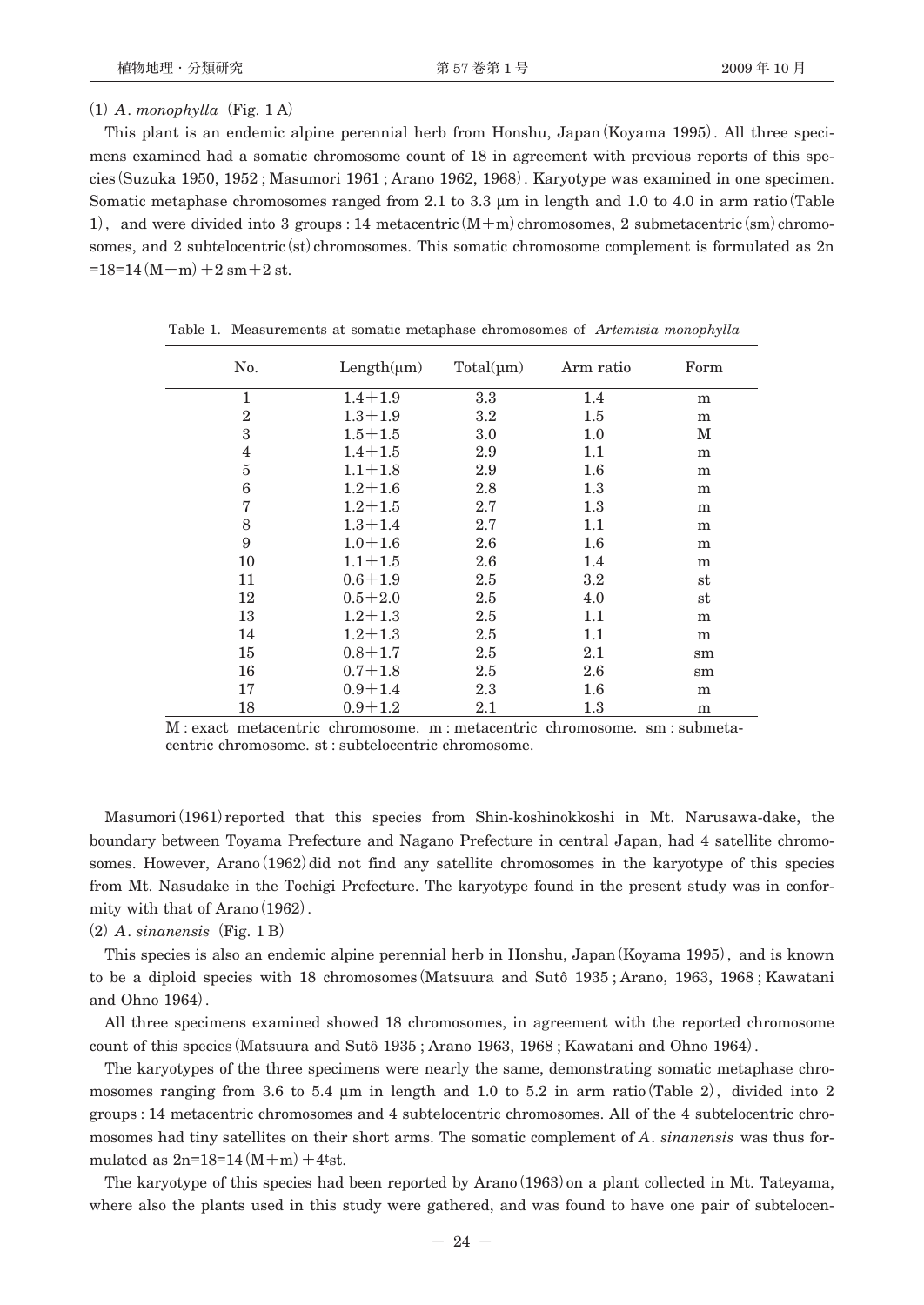| No.            | $Length(\mu m)$ | $Total(\mu m)$ | Arm ratio | Form        |
|----------------|-----------------|----------------|-----------|-------------|
| $\mathbf{1}$   | $2.1 + 3.3$     | 5.4            | $1.6\,$   | m           |
| $\overline{2}$ | $2.2 + 3.2$     | 5.4            | $1.5\,$   | m           |
| 3              | $2.4 + 3.0$     | 5.4            | 1.3       | m           |
| $\overline{4}$ | $2.3 + 3.0$     | 5.3            | 1.3       | m           |
| 5              | $2.4 + 2.7$     | 5.1            | 1.1       | m           |
| 6              | $2.3 + 2.8$     | 5.1            | $1.2\,$   | m           |
| 7              | $2.5 + 2.5$     | 5.0            | 1.0       | М           |
| 8              | $2.4 + 2.5$     | 4.9            | 1.0       | М           |
| 9              | $2.0 + 2.6$     | 4.6            | $1.3\,$   | m           |
| 10             | $2.0 + 2.5$     | 4.5            | 1.3       | m           |
| 11             | $2.1 + 2.3$     | 4.4            | 1.1       | m           |
| 12             | $2.1 + 2.3$     | 4.4            | 1.1       | m           |
| 13             | $1.8 + 2.4$     | 4.2            | $1.3\,$   | m           |
| 14             | $1.8 + 2.4$     | 4.2            | 1.3       | m           |
| 15             | $t - 0.6 + 3.1$ | 3.7            | 5.2       | $^{\rm st}$ |
| 16             | $t - 0.6 + 3.0$ | 3.6            | 5.0       | $^{\rm st}$ |
| 17             | $t - 0.8 + 2.8$ | 3.6            | 3.5       | $^{\rm st}$ |
| 18             | $t - 0.8 + 2.8$ | 3.6            | 3.5       | $^{\rm st}$ |

Table 2. Measurements at somatic metaphase chromosomes of *Artemisia sinanensis*

t : satellite. M : exact metacentric chromosome. m : metacentric chromosome. sm : submetacentric chromosome. st : subtelocentric chromosome.

tric chromosome with a satellite. Such a difference in reported karyotype may be due to the tiny size of the satellites.

**(**3**)***A*. *stelleriana***(**Fig. 1 C**)**

This species occurs in the coastal regions of the Aleutian Islands, Korea, Sakhalin, Kurile Island, Kamchatka, Okhotsk region, the Maritime Province and Japan**(**Koyama 1995**)**. In Japan, this plant is distributed in both Hokkaido and the northern part of Honshu. In this species, we obtained a diploid chromosome count of 18 in all nine specimens examined.

Our findings were consistent with all previous reports of the chromosome numbers for this species **(**Suzuka 1950, 1952 ; Sokolovskaya 1960, 1966 ; Arano 1962, 1968 ; Masumori 1963 ; Kawatani and Ohno 1964 ; Korobkov 1972 ; Taniguchi et al. 1975 ; Morton 1981 ; Nishikawa 1981 ; Probatova and Sokolovskaya 1981 ; Rudyka 1995**)**. Within the nine specimens, one plant was used to assess the karyotype. The chromosomes at metaphase ranged from 2.5 to 3.3 μm in length with arm ratios of from 1.0 to 4.0 **(**Table 3**)**. The 18 chromosomes were divided into 12 metacentric chromosomes, 2 submetacentric chromosomes, 2 submetacentric chromosomes with satellites at the ends of their short arms, and 2 subtelocentric chromosomes with satellites on their short arms. The somatic chromosome complement was thus formulated as  $2n=18=12 (M+m)+2$  sm $+2$ tsm $+2$ tst. Arano (1962) reported that the plant from Genseikaen, Abashiri City, Hokkaido Prefecture, had 2 satellite chromosomes ; while Masumori**(**1963**)**reported that the plant from Toyotomi-cho, Hokkaido Prefecture, had 4 satellite chromosomes. The karyotype found in our study was almost completely in conformity with that of Masumori**(**1963**)**.

The present study shows that a total of 16 metacentric and submetacentric chromosomes are found in both *A*. *monophylla* and *A*. *stelleriana*, and 14 metacentric chromosomes in *A*. *sinanensis*. These features show that they have all symmetric karyotypes.

In contrast, the number of reported satellite chromosomes sometimes differs by account. Such variation suggests that the secondary constrictions of satellite chromosomes in *Artemisia* do not always appear or that karyotypes are diversified within each species.

We are grateful to Dr. Kyoko Sato for providing *A*. *stelleriana*. We thank late Dr. Teisaku Kobayashi, a member of the Planting Research Committee of Tateyama Route Area, for provided young *A*. *sinanen-*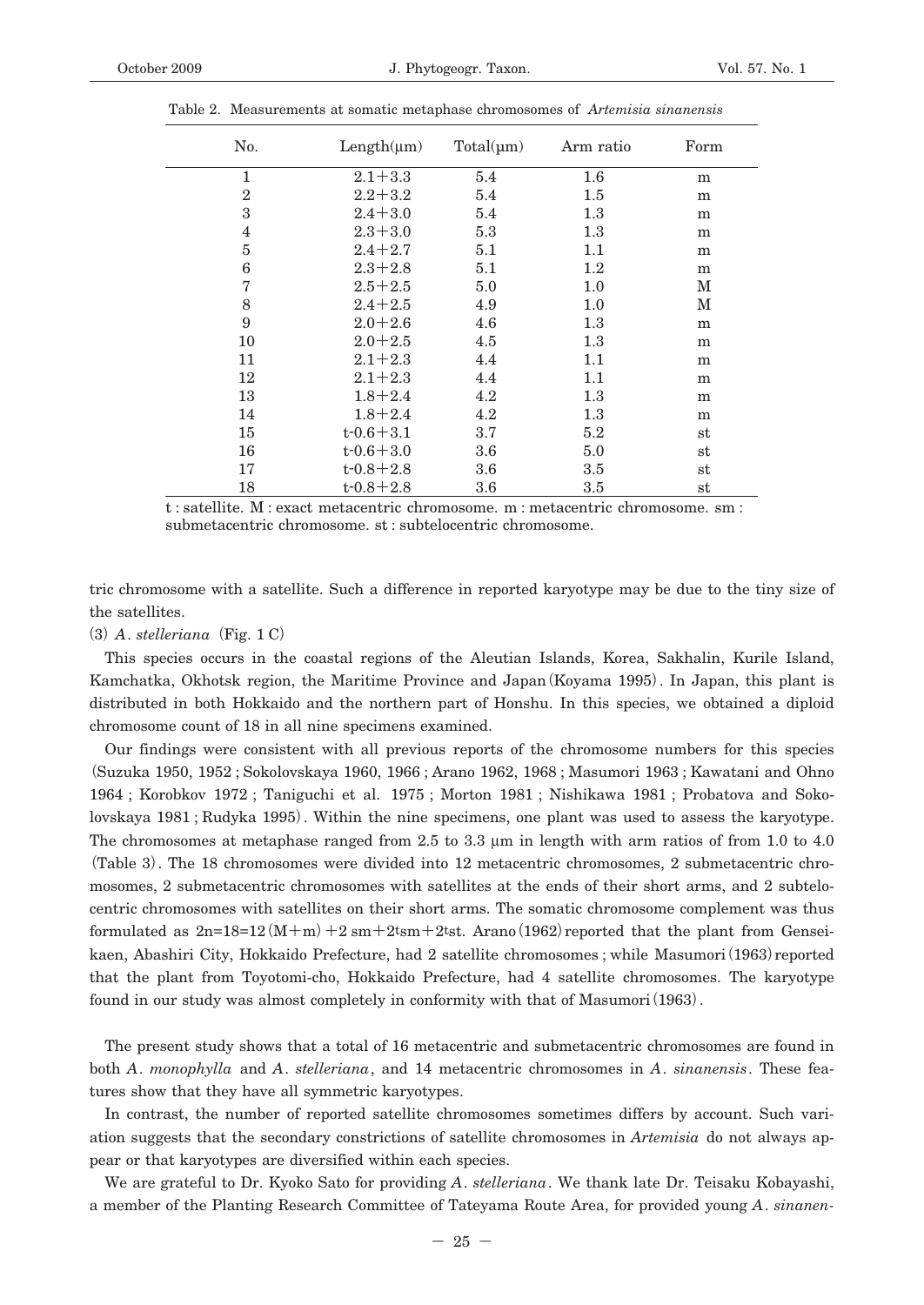| No.            | $Length(\mu m)$ | $Total(\mu m)$ | Arm ratio | Form        |
|----------------|-----------------|----------------|-----------|-------------|
| $\mathbf{1}$   | $1.5 + 1.8$     | 3.3            | $1.2\,$   | m           |
| $\overline{2}$ | $1.5 + 1.8$     | 3.3            | $1.2\,$   | m           |
| 3              | $1.4 + 1.6$     | 3.0            | 1.1       | m           |
| $\overline{4}$ | $1.3 + 1.7$     | 3.0            | 1.3       | m           |
| $\overline{5}$ | $t - 0.6 + 2.4$ | 3.0            | 4.0       | $^{\rm st}$ |
| 6              | $t - 0.6 + 2.3$ | 2.9            | 3.8       | $^{\rm st}$ |
| 7              | $1.3 + 1.5$     | 2.8            | $1.2\,$   | m           |
| 8              | $1.3 + 1.5$     | 2.8            | $1.2\,$   | m           |
| 9              | $1.2 + 1.6$     | 2.8            | 1.3       | m           |
| 10             | $1.3 + 1.4$     | 2.7            | 1.1       | m           |
| 11             | $1.3 + 1.3$     | 2.6            | 1.0       | М           |
| 12             | $1.3 + 1.3$     | 2.6            | 1.0       | М           |
| 13             | $1.1 + 1.5$     | 2.6            | 1.4       | m           |
| 14             | $1.0 + 1.5$     | 2.5            | 1.5       | m           |
| 15             | $0.9 + 1.6$     | 2.5            | 1.8       | sm          |
| 16             | $0.9 + 1.6$     | 2.5            | 1.8       | sm          |
| 17             | $t - 0.9 + 1.6$ | 2.5            | 1.8       | sm          |
| 18             | $t - 0.9 + 1.6$ | 2.5            | 1.8       | sm          |

Table 3. Measurements at somatic metaphase chromosomes of *Artemisia stelleriana*

t : satellite. M : exact metacentric chromosome. m : metacentric chromosome. sm : submetacentric chromosome. st : subtelocentric chromosome.

*sis* plants after they had been used for a germination experiment of the seeds of this species.

## **References**

- Arano, H. 1962. Cytological studies on subfam. Carduoideae of Japanese Compositae. VI. Karyotype analysis in the genus *Artemisia*. Bot. Mag. Tokyo **75** : 356**―**368.**(**in Japanese with English summary**)**
- Arano, H. 1963. Cytological studies in subfamily Carduoideae**(**Compositae**)**of Japan-. The karyotype analysis on genus *Artemisia*. Bot. Mag. Tokyo **76** : 459**―**465.
- Arano, H. 1968. The karotypes and the geographical distribution in some groups of subfamily Carduoideae**(**Compositae**)**of Japan. La Kromosomo **72**-**73** : 2371**―**2388.**(**in Japanese**)**
- Darlington, D. C. and Wylie, A. P. 1955. Chromosome atlas of flowering plants. pp. 266–267. George Allen and Unwin, London.
- Fedorov, A. A. 1969. Chromosome numbers of flowering plants. pp.66**―**70. Komar. Bot. Inst. Acad. Sci. USSR, Leningrad.**(**in Russian**)**
- Kawatani, T. and Ohno, T. 1964. Chromosome numbers in *Artemisia*. Bull. Natl. Inst. Hygienic Sci. **82** : 183**―**193.
- Korobkov, A. A. 1972. On the cytotaxonomical characteristics of some species of the genus *Artemisia* L. in the North-East of the U.S.S.R. Bot. Zurn. **57** : 1316**―**1327.**(**in Russian**)**
- Koyama, H. 1995. *Artemisia* L. Iwatsuki, K., Yamazaki, T., Boufford, D. E. and Ohba, H.**(**eds.**)**. Flora of Japan vol. IIIb, pp. 79**―**88. Kodansha, Tokyo.
- Levan, A., Fredga, K. and Sandberg, A. A. 1964. Nomenclature for centromeric position on chromosomes. Hereditas **52** : 201**―**220.
- Mabberley, D. J. 2008. Mabberley's plant-book, 3 rd ed. 1021 pp. Cambridge University Press, Cambridge.
- Masumori, S. 1961. Cytological studies on *Artemisia* I. Karyotypes of five diploid species. Bull. Fac. Educ. Yamaguchi Univ. **11** : 43**―**56.
- Masumori, S. 1963. On the karyotype of *Artemisia stelleriana*. Bull. Fac. Educ. Yamaguchi Univ. **13** : 45**―**49.**(**in Japanese with English summary**)**
- Matsuura, H. and Sutô, T. 1935. Contributions to the idiogram study in phanerogamous plants. I.